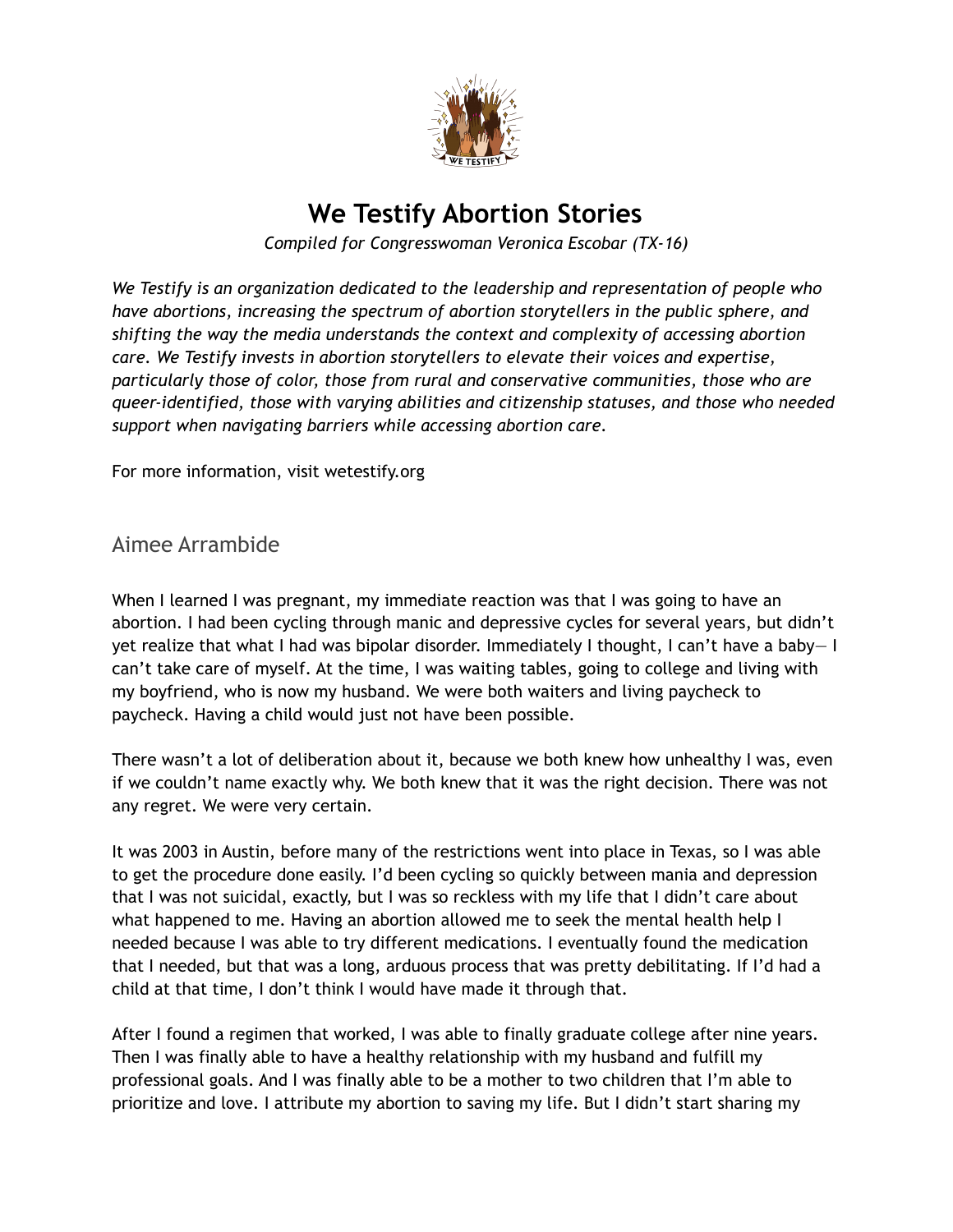

story until recently. For a long time I was really embarrassed about the fact that I had mental health issues. I felt like it would undermine everything I had built post-treatment. I think that the stigmas surrounding both mental health and abortion made me feel uncomfortable sharing my story.

I felt that stigma even though my father was an abortion provider. He traveled every other Friday to Laredo and Corpus Christi to work at a clinic. He took me there when I was about 10 years old, and I saw how the waiting room was filled to the brim with people seeking his help because they only had a provider once every two weeks, and it was such a necessity. At the time I don't even think I actually knew what abortion was, but I knew it was important. And I knew that these people needed it so that they could live their best lives. That stuck with me, and as I got older, I realized I really wanted to do something to make that kind of difference in people's lives.

I was an intern with NARAL Pro-Choice America in 2006 and went back there after law school as a public affairs director. Then, when the opportunity came about to apply for the Texas executive director position, I took it because I felt like this is what I was supposed to do  $$ lead an organization in Texas where I'm from, and where my dad provided abortions. I wanted to help in the community I love, and to make abortion more accessible.

## Cazembe Murphy Jackson

I was a junior in college. It was the week before finals, and I was walking home from the library, at probably like one o'clock in the morning. These guys were riding by in a truck and saying that one of their friends had just gotten out of jail and was looking for a good time. I always have been a trans masculine person, so I was dressed in "boy" clothes. The conversation ended up being like, "We need to show you how to be a real woman." I got raped by four men and kind of left there, outside. They call it corrective rape, when they're raping you to make you straight.

I found out I was pregnant. I was on financial aid and basically already hustling trying to graduate, and did not want to be pregnant, did not want to have a kid. I was very suicidal and depressed. I stopped school for a little bit and went home. There was a Planned Parenthood around the corner from where I grew up, and I just went there. When I told them the story of what had happened, they set me up with a rape crisis center. That was my first time ever going to therapy. I don't know what I would do had I not started therapy.

My abortion cost \$300. I was a struggling college student. I ended up having to take out a payday loan, which cost way more than \$300 and took way longer to pay back.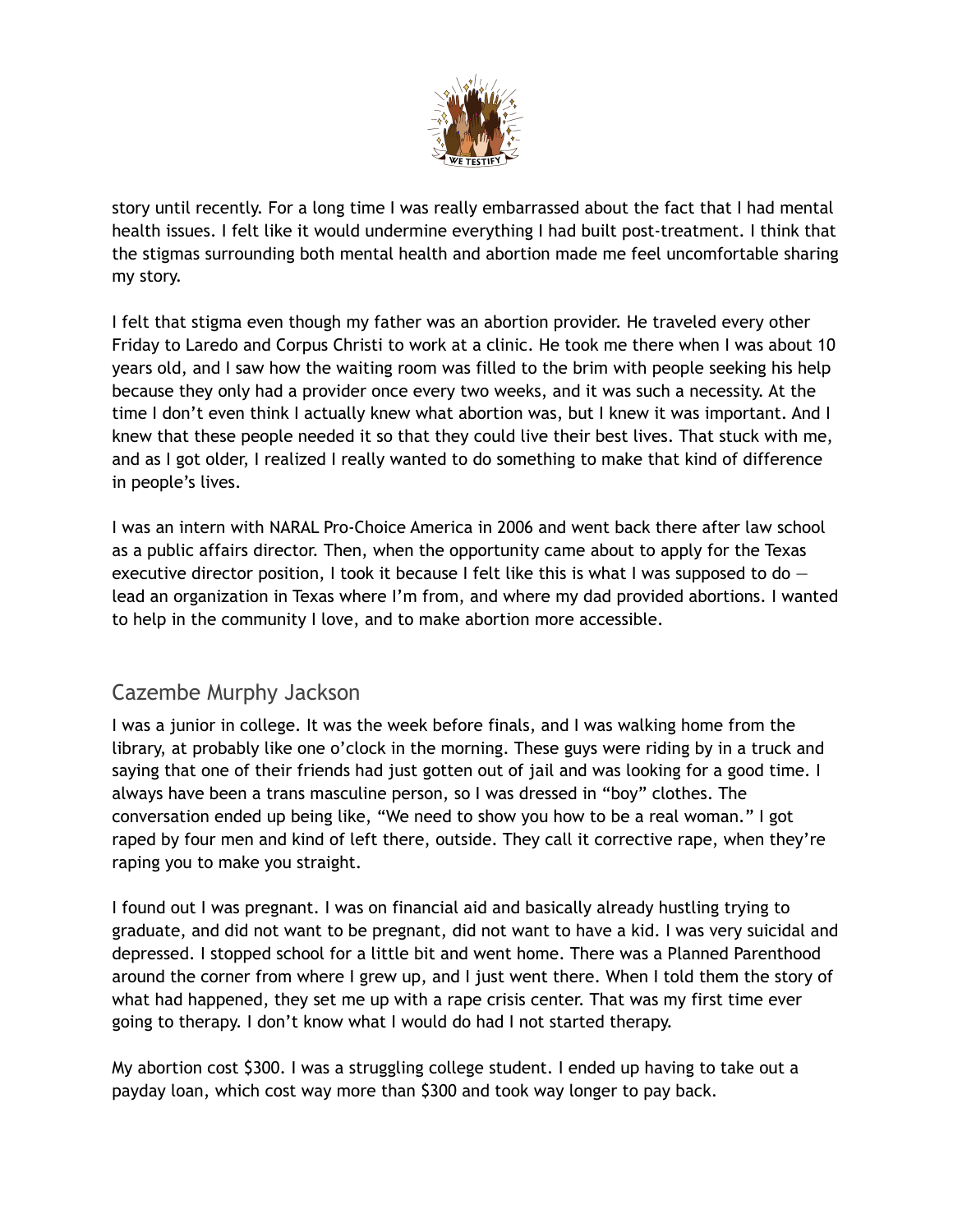

Women are not the only people who get abortions and who need them. There are also trans men and nonbinary or gender-nonconforming folk who don't identify as women who also need access. It's important that our voices are heard around abortion access.

### Esmarie

The day I found out I was pregnant, I saw all over Facebook that Texas was going to be shutting down the clinics. I thought 'I'm not going to be able to have this abortion.' I thought that I didn't have a choice—I was going to have to just live with it. It was very scary because I couldn't tell anybody. I was trying to get as many hours of work as I could. It was also scary because of everything going on. Everything was closed. I wasn't making enough money. The restaurants were giving me only 10 hours a week, so I couldn't make enough to support myself. I was scared I would get COVID-19 because I was pregnant. I didn't have a car, so I had to walk in the heat. No transportation, no work—I couldn't meet my basic needs.

The abortion clinics were closed at that time, but the CPCs, the crisis pregnancy centers, were open. When I was making phone calls, trying to see which clinics were open for abortion, they were the only ones who answered. They said, "We don't do abortions, but you can get an ultrasound and we can talk to you about your choices." But they really only give you two choices—adoption or parenting. I was definitely not going to do adoption because I was adopted and it just didn't go well. But I knew I couldn't raise my child at this time.

The first time I had an abortion, I was eight weeks along. I had Medicaid and was under 18, so I had to get help from an organization to get a judicial bypass and pay for my abortion. The first time, it was not that bad—I was able to handle the pain, I guess. But the second time, it was so bad. I couldn't move, I had chills, and my stomach was hurting. It was so bad I brought my blanket into the restroom just so I could be next to the toilet. I feel like this wouldn't have happened if I could have just gotten the help earlier.

I had forgotten my mask—that was not on my mind at all. I was nervous. I didn't want to touch anything. I think I was having a panic attack because I couldn't tell them I was having a miscarriage. They were asking me what was wrong and what I needed, but I couldn't breathe because I was in shock. I just remember holding my stomach because it was hurting and I was crying because I was scared. I told them, "I'm bleeding and I was pregnant." I told them I was having a miscarriage because I was scared that I could get arrested for doing my own abortion and because Medicaid insurance pays for miscarriage care.

Then I lost so much iron from bleeding that I passed out on the floor. I'm 4'11" and I weigh about 98 pounds. I later found out that I have an iron deficiency and was able to get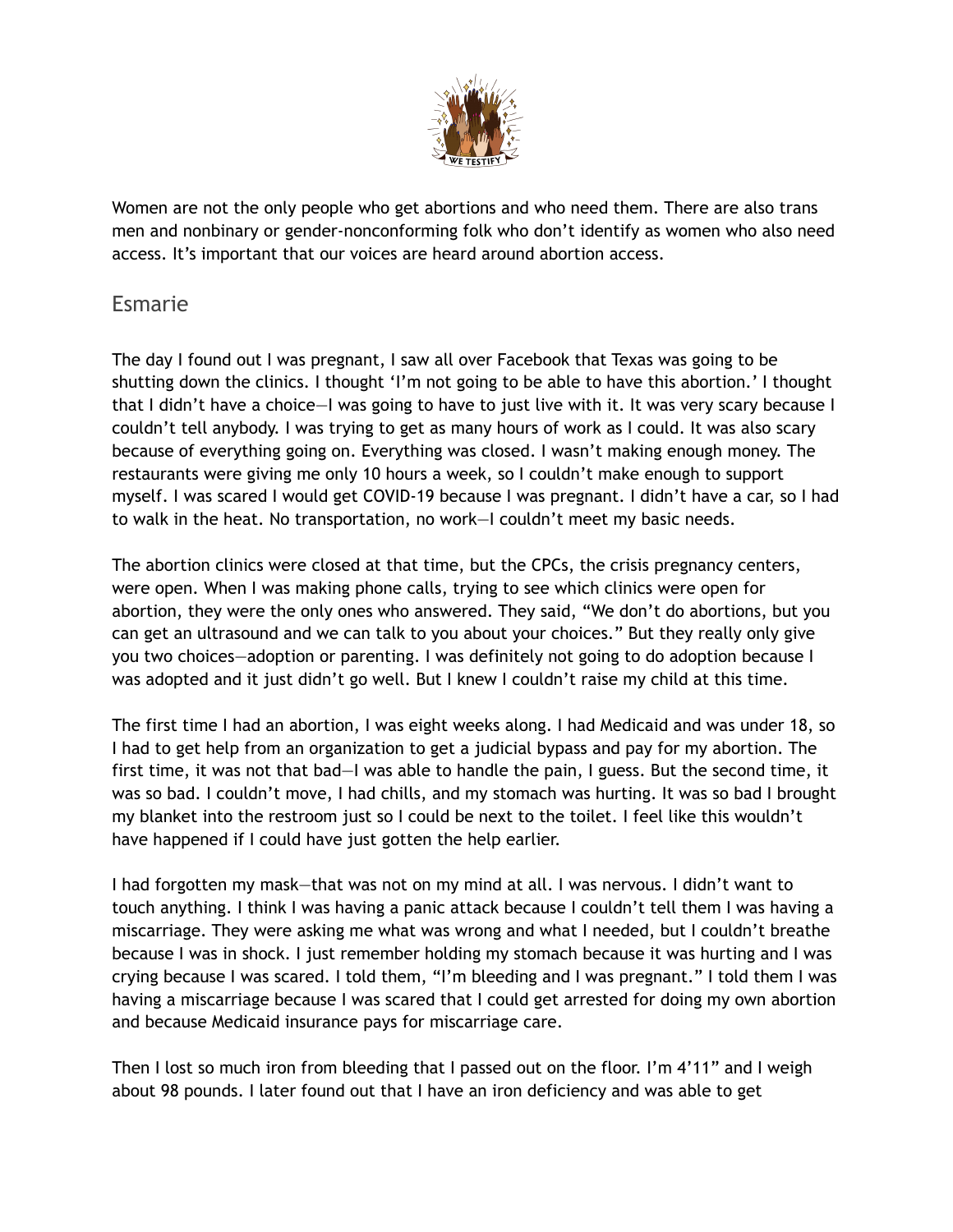

medication for it. I remember a receptionist told me to go put hand sanitizer on. I walked to go get hand sanitizer and I woke up on the floor. They put me in a wheelchair. It was kind of embarrassing—I was bleeding all over the wheelchair, all over the floor and the restroom.

They gave me morphine for pain through an IV. I was on anesthesia because I guess they had to finish taking out whatever was left, so I was asleep. When I woke up, I felt better and everything was fine. The pregnancy was over, and honestly, they did the same procedure, but Medicaid covered it because it was considered a miscarriage and not an abortion. I should have been able to have it covered without going through this.

### Jeana Nam

I was on medical leave from Rice University when I had my abortion. I was dealing with some serious mental health issues, and I was seeking treatment so I could hopefully finish my education. Because I had irregular periods, I didn't find out I was pregnant until I was 7 weeks into my pregnancy. Even then, I only took a pregnancy test at my mother's suggestion, who noticed that I was feeling nauseous and suspected morning sickness. I kept the positive result a secret from her and the rest of my family, and my boyfriend and I dipped into our savings to pay for the procedure. I feel incredibly fortunate to have been able to afford my abortion and to have lived near a clinic, which is unfortunately not true for most people in this country. My abortion allowed me to focus on my treatment, which allowed me to finish college and pursue my goal of becoming a mental health counselor.

## Kelsea McLain

In 2010, I discovered I was pregnant. This news came as a bit of a shock to me: I spent several years in college teaching safer sex classes and assumed that my personal knowledge would somehow magically protect me from an unwanted pregnancy. I suffered from the idea that "smart, educated" women don't need abortions and I must admit, was pretty harsh on myself when I realized abortion would be a part of my life experience. Because of this, the first emotion I remember feeling was genuine self-hatred for letting this pregnancy happen. I felt the need to keep it to myself, to suffer in silence, to not burden my boyfriend or my mother with my "mistake." It took several days for me to ease up on myself, show myself a bit of compassion, and really consider why I felt I should be punished and without support. Once I recognized I couldn't afford an abortion on my own, I even went so far as to seek out "home" abortion methods to further keep the burden of my abortion out of the minds of those I loved. I took some risks, tried some herbal methods I found online, and after a few days of zero success and a growing anxiety over a pregnancy that I knew not a single part of me wanted, I decided to involve the folks who loved me. And this is why I want to speak out – abortion stigma isolates us. It limits our options. It leaves us feeling alone in a world where, in reality,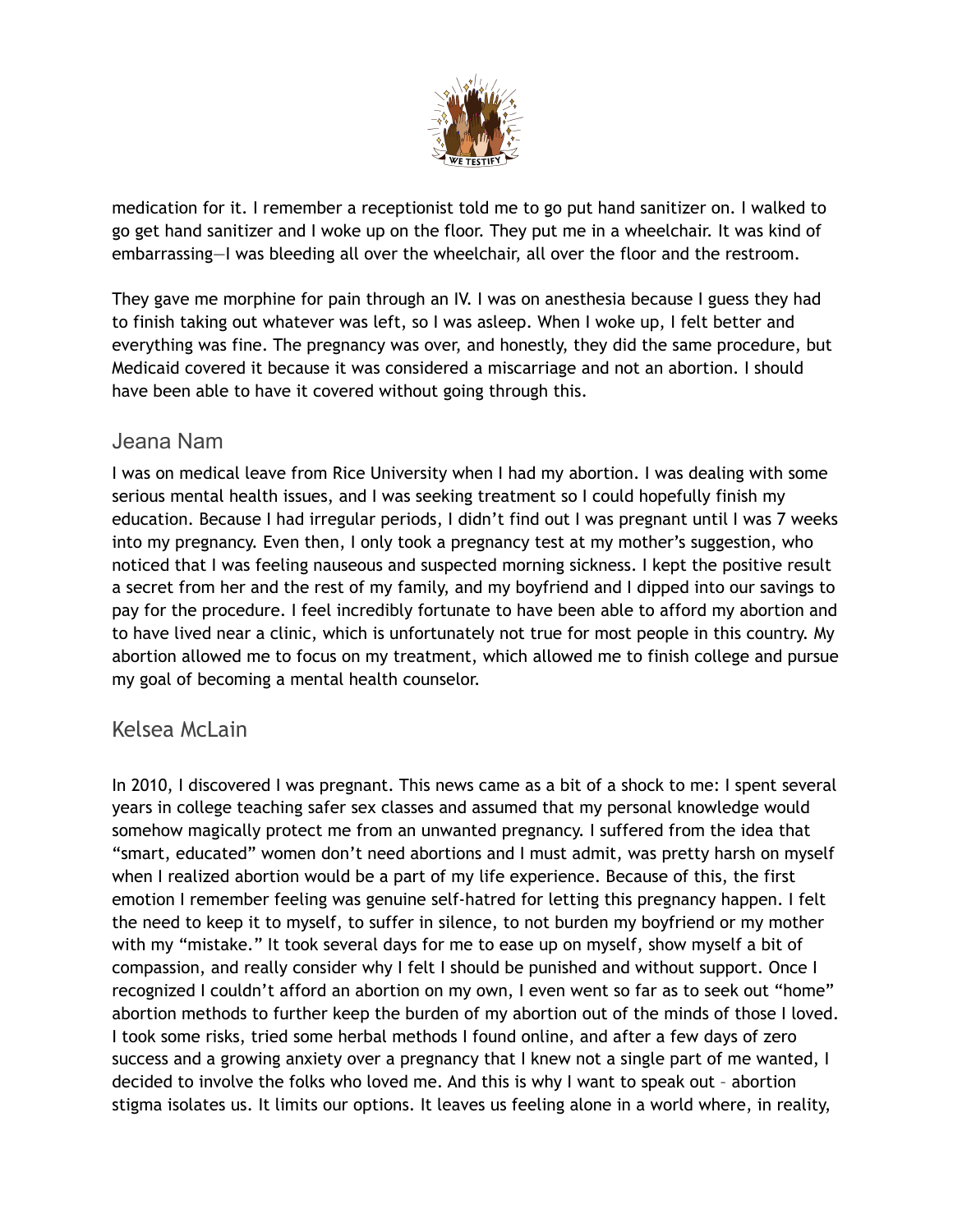

we have lots of support. Despite having support from my mother and boyfriend, I still felt like a terrible person for not "needing" an abortion, despite now understanding I needed an abortion just as much as any person who makes that choice. I felt like I had to have a medical reason, or a tragic story behind how the pregnancy occurred or needed to be facing a bit more poverty or lacking familial support.

## Maryam Janani-Flores

I was fortunate to attend Harvard for college where I majored in neurobiology, but my passion lay in ensuring that others had the same opportunities as me. So after college, I left for rural Kenya where I worked on health and education programs for a couple years. I was dating a guy who had also come to Kenya to do the same, and my birth control failed. Multiple forms of birth control failed -- the condom broke, the morning after pill did not work.

I never thought I would ever experience an unplanned pregnancy – most of us never do – and, despite being supportive of abortion access, I never imagined I would get an abortion if I did get pregnant. I was wrong.

I searched online the symptoms I was having, assuming I was ill with something. The internet was the first one to tell me I was pregnant. Then I saw the first pregnancy test turn positive. I was not ready to have a child, and I knew immediately what I was going to do. I was going to have an abortion. Out of shock, I took two more pregnancy tests and then traveled three hours to the nearby town to get an ultrasound because I could not believe this was happening to me.

I called Planned Parenthood back in the U.S. when I could, late at night in Kenya in my bedroom, hoping that others would not hear me. I tried to get as much information as possible, tried to understand my options, and scheduled an appointment.

I flew back to the U.S. on my pre-scheduled departure day from Kenya. It was a long, crushing flight. But I was able to take a flight and get away from a place that restricted my rights, leave Kenya where abortion was illegal. I'm one of the lucky ones.

I chose to have a medication abortion, but I could only get it up to nine weeks in Texas and was arriving just under that deadline. So during my layover in London, I fulfilled Texas's ridiculous requirement for a 24-hour waiting period with mandated counseling including information designed to discourage abortion. Fortunately, the provider could chat with me on the phone. (I missed the even more restrictive regulations which have come after my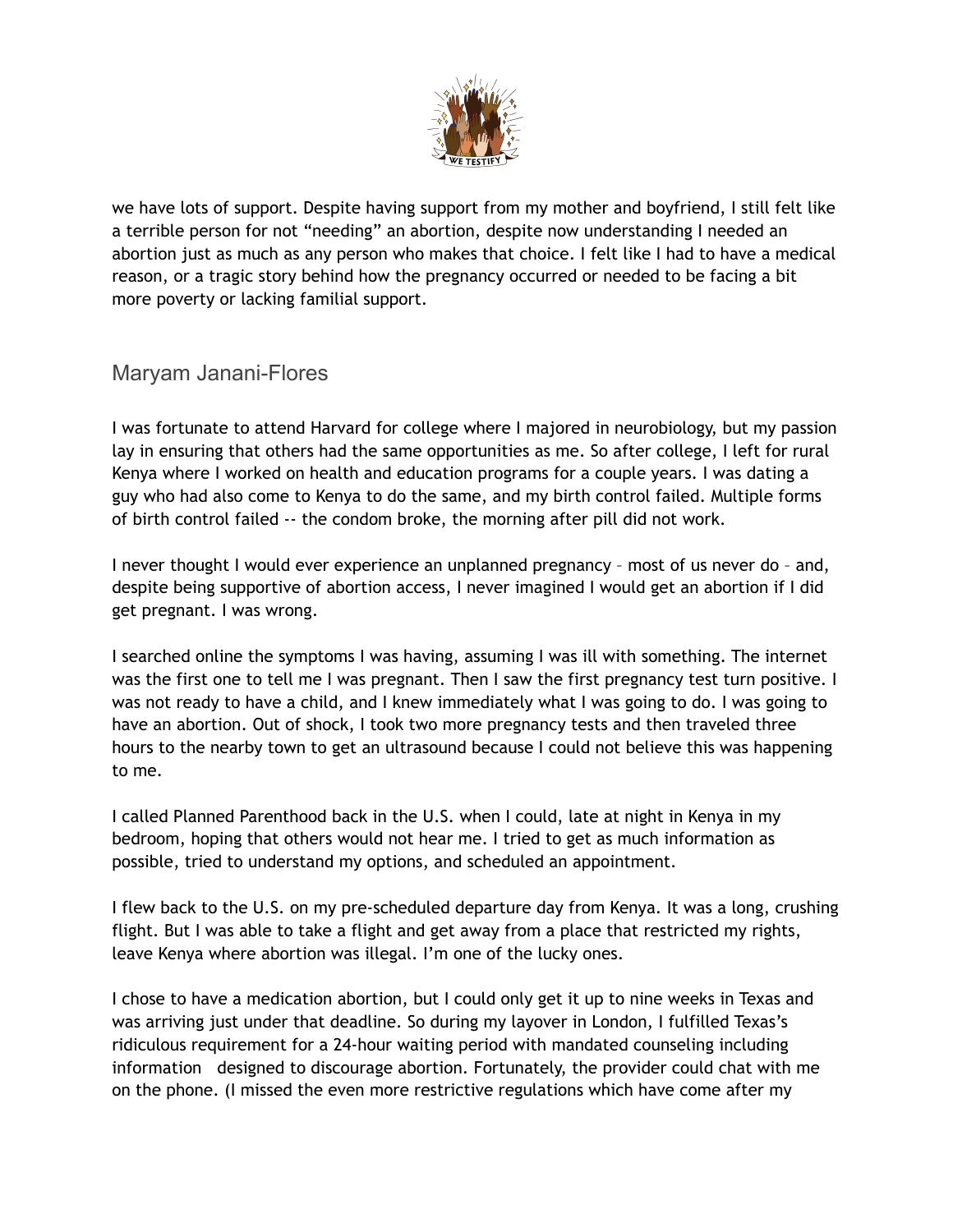

abortion). So I sat in the London airport in a corner and listened to the doctor read me her state-mandated script -- hearing her tell me my likelihood of breast cancer if I went ahead with the abortion (even though those studies have their clear methodological fault) and hearing about the risks from having an abortion (even though it's an incredibly safe procedure). I was afraid the travelers around me would hear my conversation, but I should never have had to go through that. I knew my decision and didn't need to listen to lies or undergo a waiting period that did not respect my dignity as a person.

As someone who has had an abortion, I am frightened by these onslaught of attacks on abortion access. Unintended pregnancies will continue to happen – it happened to me – and abortion access will still be needed. I am scared for all of us and the people we love if our rights continue to erode.

## Nick Thixton-Scott

Seeking an abortion in Texas as a trans person was a terrifying and alienating experience. I knew all of the talking points about how trans people get pregnant and have abortions, but I still found it so hard to advocate for myself to medical providers. I felt vulnerable on multiple levels: I had to walk past screaming protestors trying to intimidate me, and I was afraid of facing judgment and stigma from the clinic employees as well. The clinic employees were very respectful of my name and pronouns, and they did their best to make the process as comfortable as possible. I was fortunate to have my abortion in a supportive and gender-affirming environment, and I am sharing my story in the hopes that I can help create more spaces like that.

When I got my abortion, I felt like I was the only trans person to ever get an abortion, but several other trans people told me about their abortions when I started talking about mine. I'm sharing my experience publicly because I don't want any trans people seeking abortions to feel alone like I felt. I also want to challenge the belief that pregnancy and abortion only happen to women. My experience with abortion doesn't invalidate my gender. My body is still mine, and I get to choose how to define it.

#### Sharon Lagos

One college summer while back in my home country of Honduras, I worried I could become pregnant, so I bought what I thought was Plan B illegally on the black market. But it didn't work. I was pregnant, so I called an illegal abortion doctor in Honduras to try to get pills to do my own abortion. But I didn't know how far along I was, so he couldn't give them to me.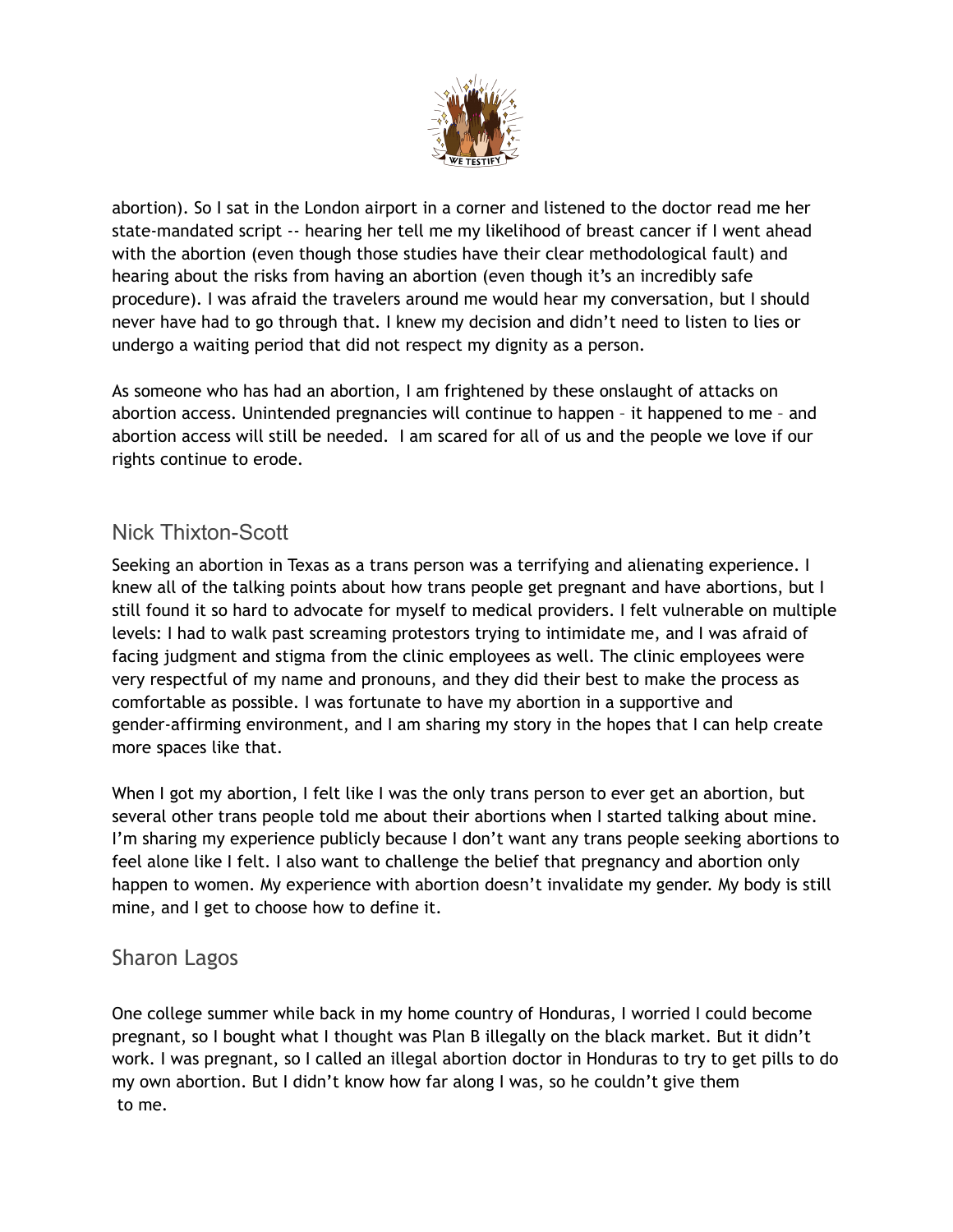

When I went back to the US, I had to transfer schools from Florida to Texas, all while pregnant.I moved to Texas right after the now unconstitutional House Bill 2 became law. Many of the abortion clinics were forced to close. I ended up at a fake clinic where they told me abortion was dangerous and that it was too late for me to have an abortion because I was at 27 weeks. But I ignored them. I found an abortion provider in New Mexico but it cost \$12,000. I cried because I did not even have \$1.

I emailed over 50 abortion funds and some were able to help me. In 4 days they helped me raise \$9,000 for my abortion, plus a flight, and a hotel for the four day procedure. I am thankful for my abortion. Now I share my story so hopefully no one else has to take the same journey I did.

## Stephanie Gómez

In 2012, I became pregnant after having sex for the first time. I was 18 and a senior in high school. Instead of planning my prom night, I made plans to get an abortion at a Planned Parenthood in Houston. I didn't know what to expect. I didn't know what the procedure would be like, I didn't know what it would cost and I didn't really care. I just knew that I wasn't going to be pregnant.

I was terrified that my Salvadoran parents would find out and I was also in an abusive relationship with the boy who got me pregnant and was grappling with my Catholic faith. I didn't know whether it was even legal to get an abortion in Texas.

I didn't know that people had abortions. I thought it was illegal. I was five weeks and four days pregnant according to my sonogram. I had to wait 24 hours before I could get an abortion. I didn't have all the money, so the clinic connected me to an abortion fund which helped me with the other \$300. I worked at McDonald's and I just could afford it. I was not in a situation where I could afford even a \$50 increase, much less one of a couple hundred dollars. I needed a ride, so I was at the mercy of the person who impregnated me. He was abusive. I was on his schedule and if it did not line up perfectly, it wasn't going to happen. And I said that I was not going to be pregnant. I didn't want to be pregnant. So I made it work with the help of an abortion fund.

## Tohan O.

I am a mom, a daughter, an immigrant, a preacher's kid, and yes, I have had an abortion.

In 2018, I was faced with a life-changing decision. I was in a relationship that threatened my life and my future. My fiancé at the time was abusive and threatening, and I realized that I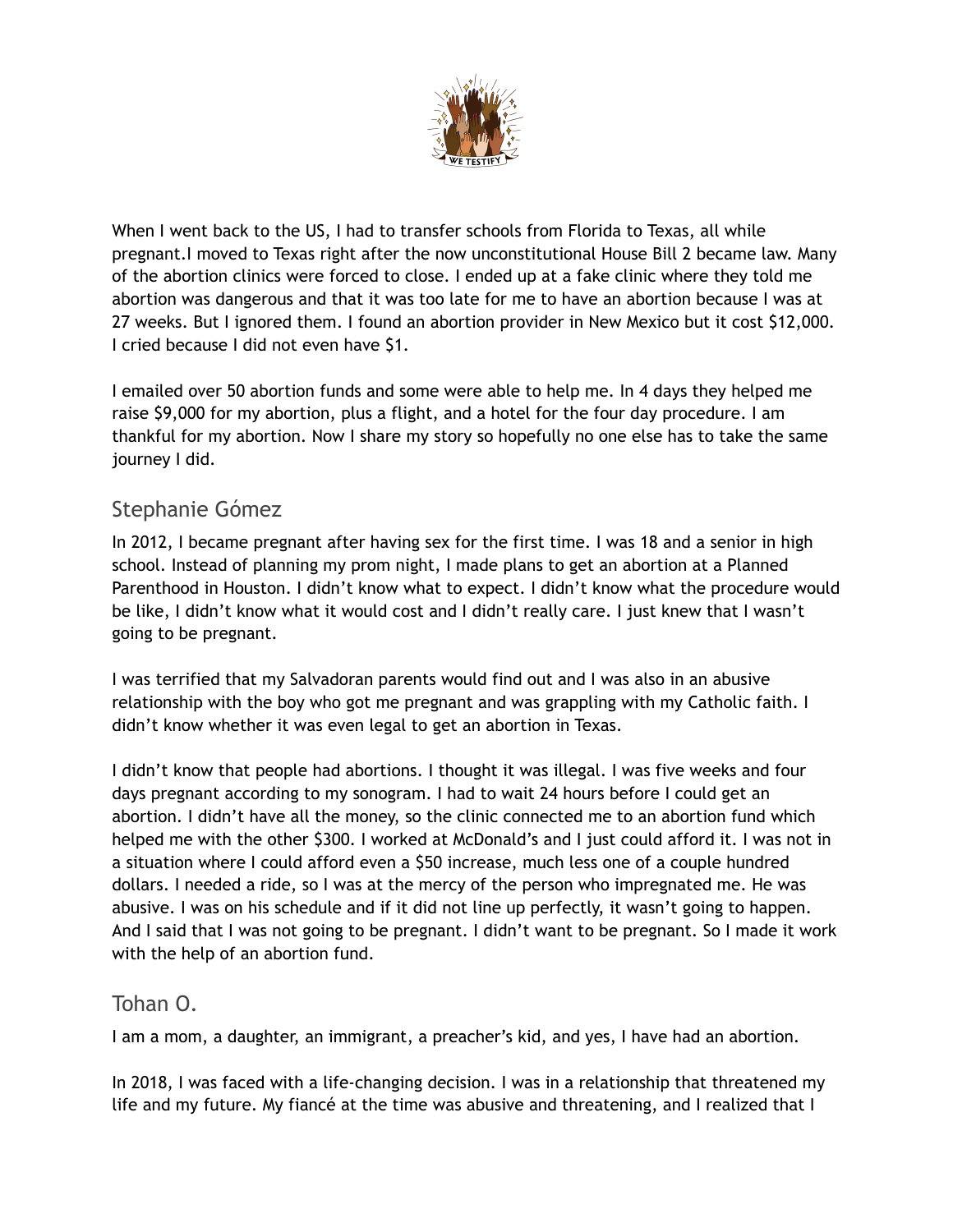

could not be married to him. If I didn't get out when I did, I may not ever have been able to. To the chagrin and anger of much of my family and friends, I canceled our wedding three weeks before the date. I felt so alone, but I knew I made the right decision for me, my son, our safety, and our future.

During all of this, I realized that I was pregnant. I felt it in my bones that I could not continue the pregnancy. The support I received from my closest friends was fleeting. Only a few hours after they realized my decision was real, they began to shame me and called me horrible names. I was deemed an embarrassment by my friends. I was humiliated and alienated.

I needed to be able to permanently leave my abuser and I also knew I couldn't do it while pregnant. Having an abortion was the only way to keep my relentless abuser away from me and my son. I felt so scared and alone but took the leap of confiding in my father, a minister, who helped me get resources and call the authorities to protect me from my abuser. He supported my decision and we kept it a secret from the rest of my family.

I was born in Nigeria, a country in the western part of Africa. I come from a very conservative and religious family. I was born baptized and raised in the church. Nigerian culture is generally conservative, and the way women are treated limits our decision-making and futures. Like many parts of our society in the U.S. and globally, women are treated as inferior and second best. My decision to have an abortion was considered an abomination by all Nigerian standards.

When I was 13 years old, my close friend secretly had an abortion. It was an unsafe procedure performed by the pharmaceutical salesman who lived down the street. She almost died. My friend's story was used as a cautionary tale, not that we should make abortion legal, more available, and ensure we have medically accurate information, but that abortion shouldn't be sought at all.

When I needed my abortion, I found myself in my friend's shoes. I empathized with what she must have been going through. I was also in school for an MBA so close to graduation, but my grades slipped and I missed some finals due to the stress of dealing with all of this and my abuser. I was in fear of losing my life and the degree that I'd worked so hard for. I'm thankful that my professors later allowed me to make up some of the work and I received my degree a while later. I knew I needed an abortion, even if a dangerous pharmaceutical salesman was my only option.

This is a difficult situation for me to explain to you. You might never fully understand it unless you were faced with this predicament. But please understand that these are real situations that people like me are faced with, every day.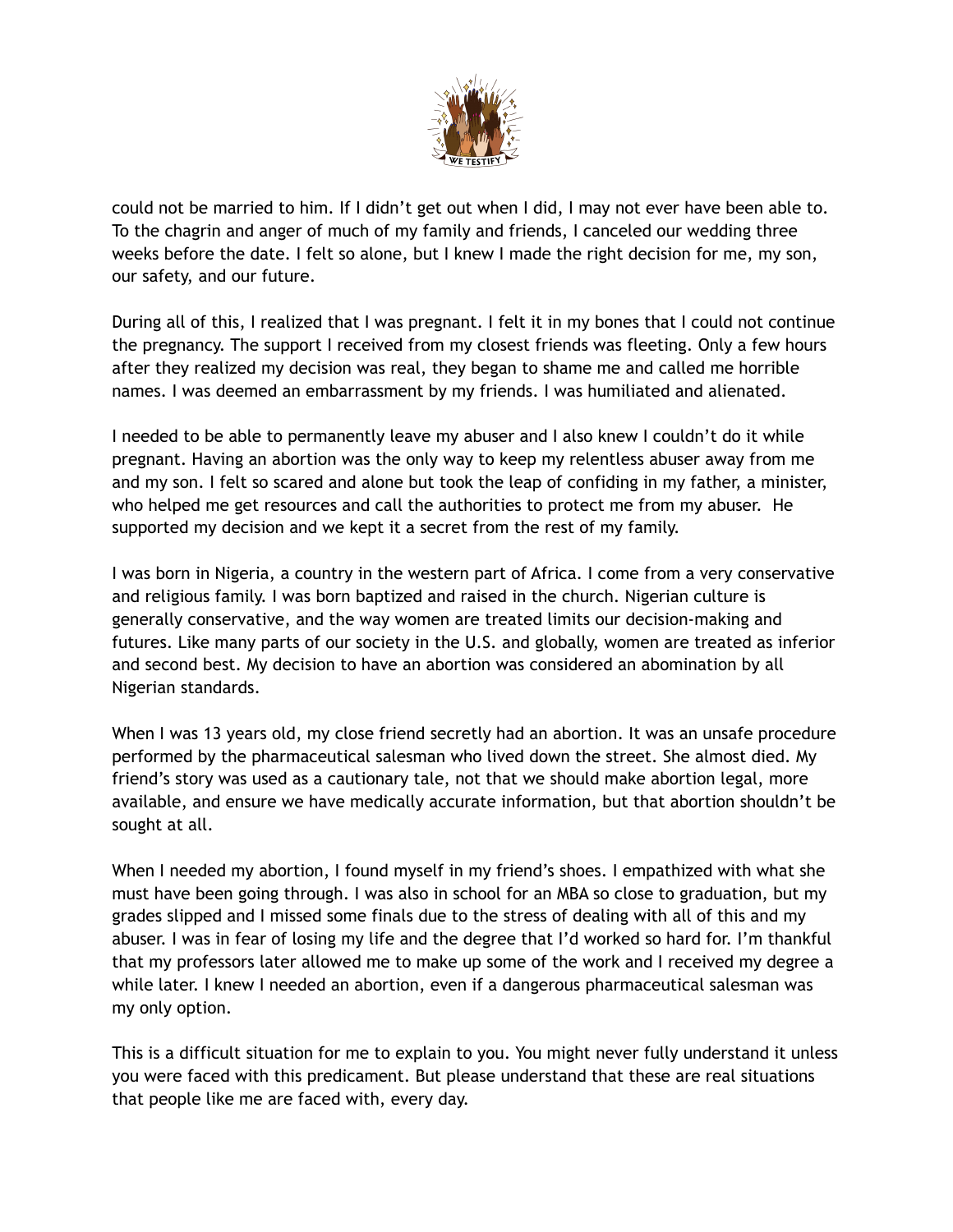

To find an abortion, I looked to the internet. I searched things like "abortion clinic," "castor oil," and "DIY abortions," and even bought castor oil in case I needed to do it myself. When searching, I came across several Catholic church numbers and then a clinic that I thought provided abortions. When I got there, I realized I was wrong. It was a crisis pregnancy center, an anti-abortion clinic with no medical professionals on staff.

When I called, they wouldn't tell me if they provided abortions. They asked me to come in for an appointment. As soon as I arrived, they started preaching to me and telling me how God does not agree with my choices. I'm a preacher's kid and I have my own relationship with God. I don't need someone else telling me what God thinks of me. They told me that there are options out there, aside from abortion, and I could continue the pregnancy and place the baby for adoption. Like most people having abortions, I already have a child. I know what pregnancy is like and I know what it's like to make the decision to become a parent. I know what I need for me and my son's safety.

It was hard to leave there. I felt coerced to stay and they put so much pressure on me to say that I wouldn't have an abortion. They preached about choices, yet I didn't feel like I had one while I was there.

When I finally left, I started searching again for an abortion clinic, this time being sure to check out the websites to make sure the clinics *actually* provide abortion care. Racing against time, after several more searches, I found a clinic in Houston. I scheduled an appointment. I was still a little scared that I might have come across another fake clinic, but I went anyway.

I spoke with a kind counselor who talked to me about all of my options. I told her that I was sure I wanted an abortion. During the counseling, they went through a list of statements that they had to tell me as mandated by the state of Texas. I had to acknowledge that I was advised about how dangerous abortion can be. I know that research shows that's not true. They had to read a statement that said abortion can affect my ability to have kids in the future. That is also not true. Because of the state law, I also had to have an ultrasound even though I would have rather not done it. The ultrasound was particularly disturbing for me because I insisted that I didn't want it. We already confirmed I was pregnant. But their hands were tied. The nurse told me I could look away if I didn't want to see it, but no matter what they had to do it and describe what they saw because it was required by law.

During the ultrasound, they told me how far along I was. I learned that at 13 weeks the cost of my abortion would go up and the availability of providers would go down. I was angry that I had faced so many delays and trying to do this while attending school and caring for my son, and that visiting the anti-abortion clinic cost me time.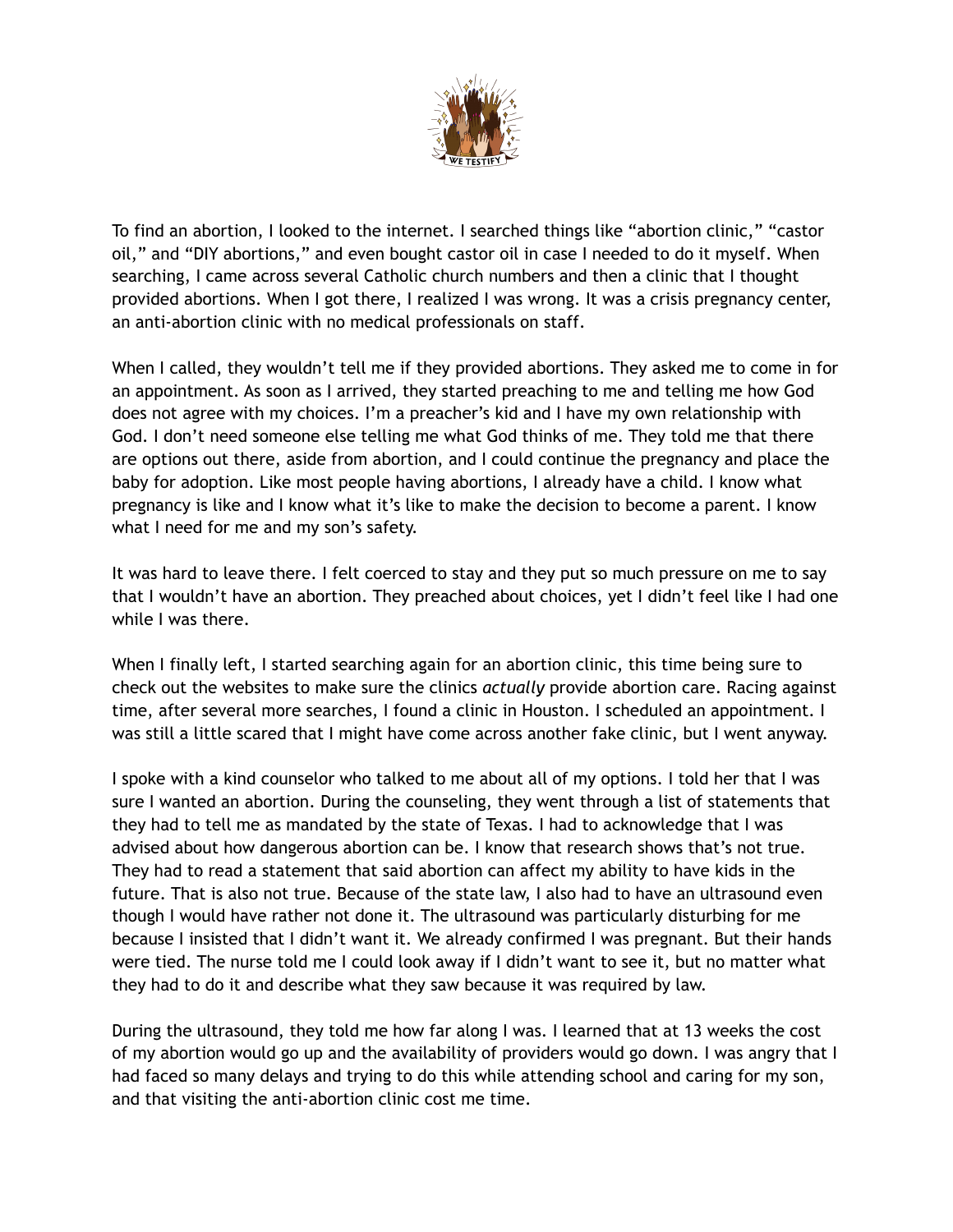

Afterward, they told me that I could not have the procedure done that day even though I was ready. I had to wait another day because of the law. Apparently, the Texas government believed I needed more time to think about my decision, on top of the two weeks I'd already been scrambling to try to get care. I was confused at how the state of Texas could dictate my decision and say that I hadn't thought about it enough. They hadn't met me. The law couldn't protect me from my abuser. The law does not bear the emotional burden that I had to. So how could this possibly be? I had no other choice but to wait.

After waiting the government-mandated 24 hours, my abortion was scheduled. I thought I was out of the woods, but then I ran into another issue: it was not covered under my insurance. The abortion cost \$850. I had no money to pay for it, I had no one to help. I had nothing, only \$120 in my bank account and over \$50,000 of debt from the canceled wedding was looming over me.

Thankfully, a clinic worker saw what I was faced with and she gave me the business card for the Clinic Access Support Network, a non-profit organization that helped me through the process. The volunteers at Clinic Access Support Network arranged a ride to and from the appointment for me and bought me lunch, which was so kind and helpful. For the first time in my life, I put my healthcare into the hands of complete strangers. Clinic Access Support Network got me the help that years of friendships could not get me. The Clinic Access Support Network showed up for me. They even continued to check in on me to make sure I was fine. I can't believe it. They were the best part of the whole experience.

It took me a few days to get the money for my abortion. I took out an online payday loan of \$600 to pay the deposit and then another payday loan from a different company for \$500 to pay off the \$250 balance. I didn't realize how predatory payday loan companies are in this country. The interest rate was 400%. That itself became another nightmare. I kept making payments and the balance seemed to never end. Once I paid one payday loan off, I defaulted on the other because I couldn't pay it. It ruined my credit and has done so much damage. It was a never-ending cycle, all because my insurance wouldn't cover it.

When the procedure was all said and done, it took over two weeks and thousands of dollars to get a basic constitutionally protected 10-minute medical procedure. It was a nightmare.

## Zoraima Pelaez

As a child of Mexican and Colombian immigrants who grew up in poverty, I never expected to go to college. After graduating from high school, I, like others in my family, began a career in cosmetology. While cosmetology was never my passion, the opportunity to grow my business